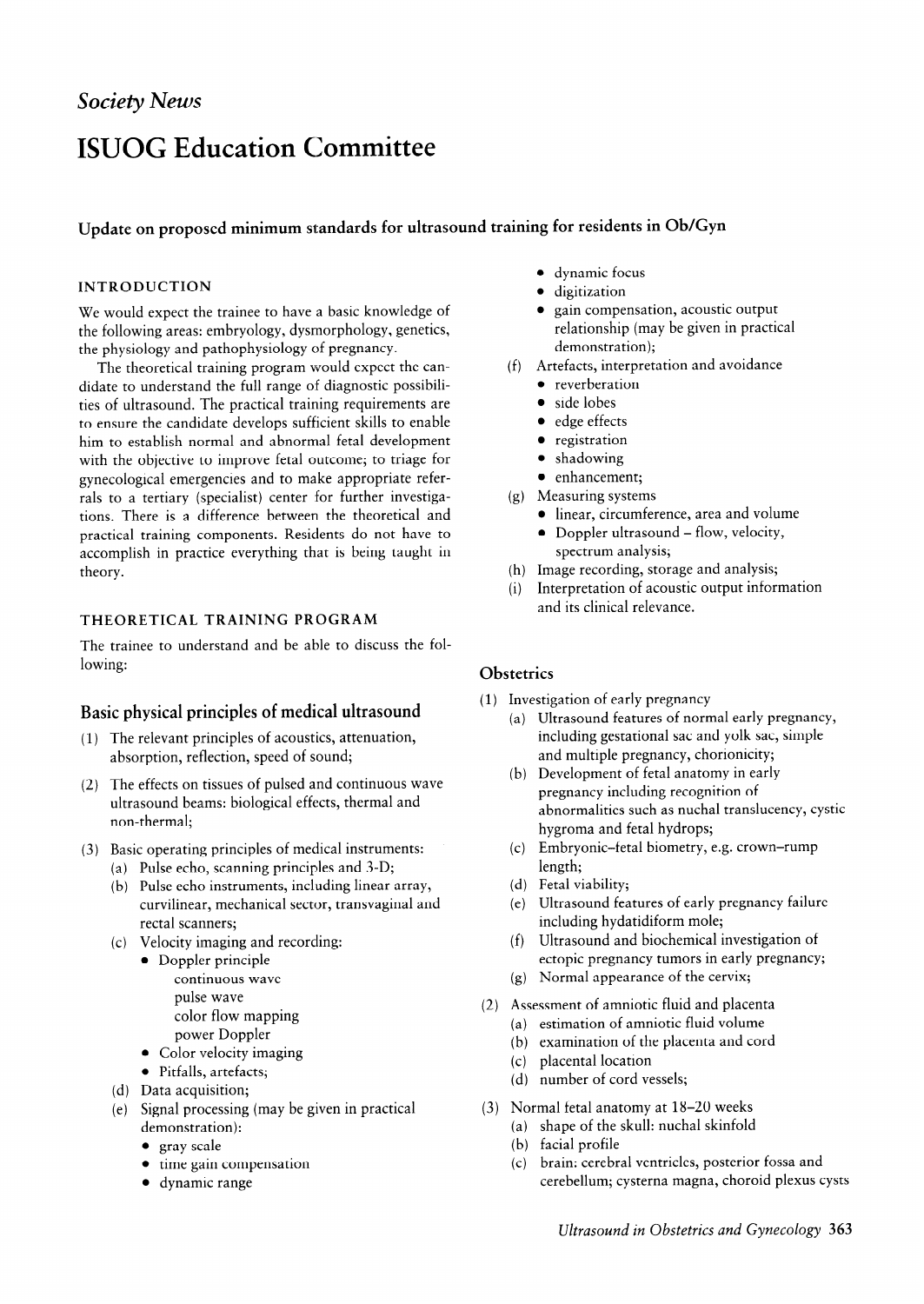- (d) spine: both longitudinally and transverse
- (e) ) heart rate and rhythm, four-chamber view
- $(f)$ including atrioventricular valves, outflow tract lungs
- (g) shape of the thorax and abdome
- (h) abdomen: stomach, liver, kidneys and urinar bladder, abdominal wall and umbilicus
- (i) limbs: femur, tibia and fibula, humerus, radiu and ulna, hands and feet - these to include shape, echogenicity of the long bones and movement
- (j) multiple pregnancy: chorionici
- (4) To study the epidemiology, differential diagnosis, natural history of abnormalities and management of
	- (a) Structural
		- $\bullet$  skeletal system
		- $\bullet$  central nervous system
		- $\bullet$  cardiovascular
		- $\bullet$  intrathoracic disorders
		- $\bullet$  renal
		- $\bullet$  abdominal wall and diaphragm
		- gastrointestinal
		- markers for chromosomal abnormalities
	- (b) Functional
		- $\bullet$  polyhydramnios, oligohydramnios, hydrops, dysrhythmias
	- (c) Prognosis and treatment (including intravascular therapy);
- (5) Fetal biometry
	- (a) Measurements to assess fetal size (including biparietal diameter, head circumference, abdominal circumference, femur length)
	- (b) Measurements to aid the diagnosis of fetal anomalies: anterior/posterior horn of the lateral ventricle, transcerebellar diameter, nuchal skinfold;
- (6) Estimation of gestational age
	- (a) Interpretation and appreciation of limitation of ultrasonic and other investigations for gestational age assessment;
- (7) Assessment of fetal growth
	- (a) Ultrasonic assessment of fetal growth: interpretation and appreciation of limitations of standard measurements singly or serially
	- (b) Fetal weight estimation;
- (8) Biophysical scoring systems: interpretation and appreciation of limitations
	- (a) Fetal body movements
	- (b) Fetal breathing
	- (c) Heart rate and rhythm;
- (9) Evaluation of fetal and uteroplacental blood flow
	- (a) Methodology appropriate to obstetric investigation
	- (b) Appreciation of problems in blood flow and velocity measurements and waveform analysis in normal and complicated pregnancies
- (c) Clinical applications and limitations in the prediction of intrauterine growth retardation and pre-eclampsia
- (d) Clinical applications in monitoring the small-for-dates fetus and pregnancies complicated by rhesus isoimmunization, diabetes and fetal cardiac arrhythymias;
- (10) Knowledge of invasive diagnostic and therapeutic procedures
	- (a) Diagnostic: amniocentesis, chorionic villus sampling, cordocentesis
	- (b) Therapeutic: shunting and draining procedures.

# **Gynecology**

- ( 1) Normal pelvic anatomy
	- (a) Uterus
		- <sup>l</sup>uterine size, position, shape and measurement
		- $\bullet$  cyclical morphological changes in the endometrium
		- measurement of endometrial thickness
	- (b) Ovaries
		- size, position, shape and measurement
		- $\bullet$  cyclical morphological changes
		- $\bullet$  measurement of follicles and corpus luteum
		- assessment of peritoneal fluid;
- (2) Gynecological complications
	- (a) Uterus
		- $\bullet$  fibroids
		- $\bullet$  adenomyosis
		- endometrial hyperplasia
		- <sup>l</sup>endometrial cancer
		- . polyps
		- $\bullet$  location of intrauterine contraceptive devices
	- $(b)$  Tubes
		- hydrosalpinx and other abnormalities of the Fallopian tube
	- (c) Ovaries
		- $\bullet$  cysts: benign and malignant, morphological scoring systems
		- endometriosis
		- <sup>l</sup>ovarian carcinoma
		- $\bullet$  differential diagnosis of pelvic masses;
- (3) Infertility
	- (a) Monitoring of follicular development in spontaneous and stimulated cycles
		- $\bullet$  diagnosis of hyperstimulation syndrome
		- diagnosis of polycystic ovaries
		- sonosalpingography;
- (4) Invasive procedures
	- (a) Oocyte retrieva
		- (b) Injection of ovarian cysts
	- (c) Aspiration of ovarian cysts
	- (d) Drainage of pelvic abscess
	- (e) Extraction of intrauterine contraceptive device